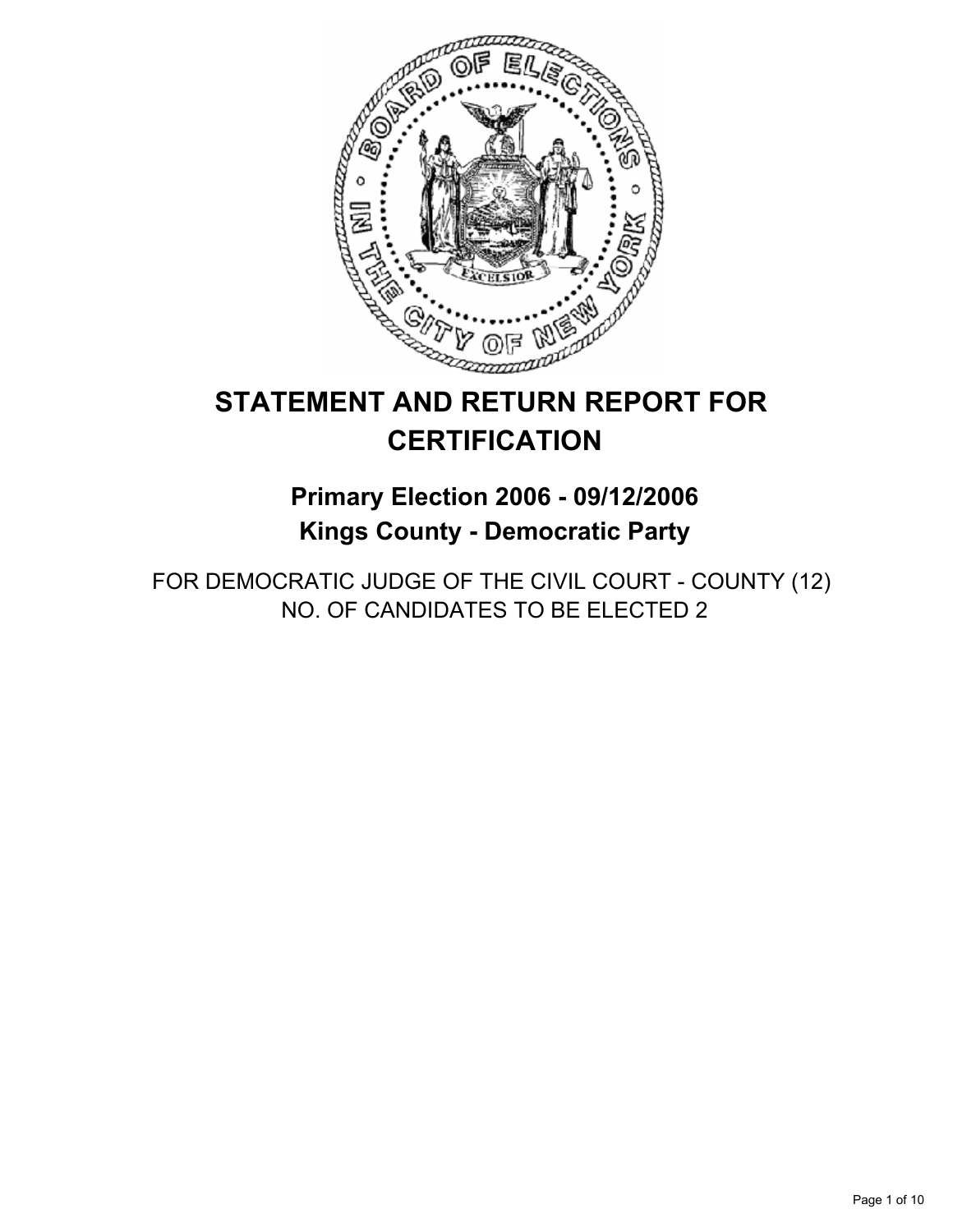

| <b>TOTAL VOTES</b>           | 9.734 |
|------------------------------|-------|
| PIA WOOD                     | 1,434 |
| <b>JACQUELINE D WILLIAMS</b> | 3,498 |
| PHILIP J SMALLMAN            | 832   |
| ROBIN K SHEARES              | 1,578 |
| JOHN G SERPICO               | 736   |
| <b>DENA DOUGLAS</b>          | 1,656 |
| <b>AFFIDAVIT</b>             | 98    |
| ABSENTEE/MILITARY            | 87    |
| <b>EMERGENCY</b>             | 20    |

#### **ASSEMBLY DISTRICT 41**

| <b>TOTAL VOTES</b>           | 9,701 |
|------------------------------|-------|
| WOOD SMALLMAN (WRITE-IN)     |       |
| ELI YEGER (WRITE-IN)         |       |
| PIA WOOD                     | 1,019 |
| <b>JACQUELINE D WILLIAMS</b> | 2,789 |
| PHILIP J SMALLMAN            | 1,256 |
| <b>ROBIN K SHEARES</b>       | 1,163 |
| <b>JOHN G SERPICO</b>        | 1,150 |
| <b>DENA DOUGLAS</b>          | 2,322 |
| <b>AFFIDAVIT</b>             | 75    |
| ABSENTEE/MILITARY            | 192   |
| <b>EMERGENCY</b>             | 163   |

| 49    |
|-------|
| 135   |
| 126   |
| 1,976 |
| 848   |
| 1,086 |
| 1,076 |
| 2,761 |
| 1,061 |
|       |
|       |
| 8,810 |
|       |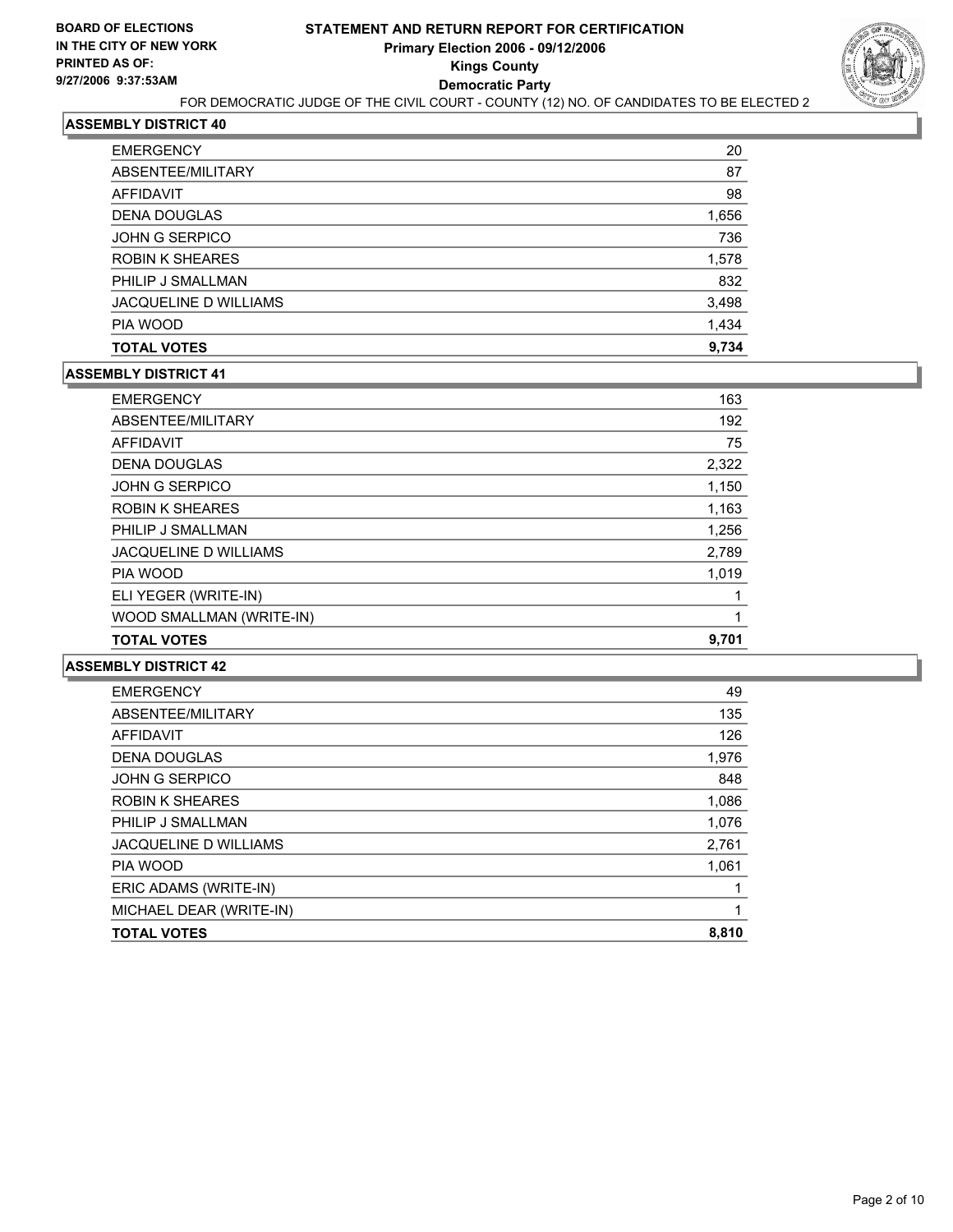

| <b>TOTAL VOTES</b>           | 10,478 |
|------------------------------|--------|
| PIA WOOD                     | 1,660  |
| <b>JACQUELINE D WILLIAMS</b> | 3,264  |
| PHILIP J SMALLMAN            | 867    |
| <b>ROBIN K SHEARES</b>       | 1,603  |
| <b>JOHN G SERPICO</b>        | 728    |
| <b>DENA DOUGLAS</b>          | 2,356  |
| <b>AFFIDAVIT</b>             | 142    |
| ABSENTEE/MILITARY            | 198    |
| <b>EMERGENCY</b>             | 66     |

#### **ASSEMBLY DISTRICT 44**

| <b>EMERGENCY</b>       | 118    |
|------------------------|--------|
| ABSENTEE/MILITARY      | 207    |
| AFFIDAVIT              | 158    |
| <b>DENA DOUGLAS</b>    | 2,190  |
| <b>JOHN G SERPICO</b>  | 1,719  |
| <b>ROBIN K SHEARES</b> | 1,066  |
| PHILIP J SMALLMAN      | 1,865  |
| JACQUELINE D WILLIAMS  | 2,216  |
| PIA WOOD               | 1,690  |
| <b>TOTAL VOTES</b>     | 10,746 |

#### **ASSEMBLY DISTRICT 45**

| <b>EMERGENCY</b>             | 35    |
|------------------------------|-------|
| ABSENTEE/MILITARY            | 198   |
| AFFIDAVIT                    | 34    |
| <b>DENA DOUGLAS</b>          | 1,060 |
| <b>JOHN G SERPICO</b>        | 1,234 |
| <b>ROBIN K SHEARES</b>       | 811   |
| PHILIP J SMALLMAN            | 1,360 |
| <b>JACQUELINE D WILLIAMS</b> | 917   |
| PIA WOOD                     | 573   |
| COLTRANE (WRITE-IN)          |       |
| <b>TOTAL VOTES</b>           | 5,956 |

| <b>EMERGENCY</b>             | 21    |
|------------------------------|-------|
| ABSENTEE/MILITARY            | 224   |
| AFFIDAVIT                    | 88    |
| <b>DENA DOUGLAS</b>          | 1,474 |
| JOHN G SERPICO               | 1,262 |
| <b>ROBIN K SHEARES</b>       | 857   |
| PHILIP J SMALLMAN            | 1,288 |
| <b>JACQUELINE D WILLIAMS</b> | 1,906 |
| PIA WOOD                     | 604   |
| <b>TOTAL VOTES</b>           | 7,391 |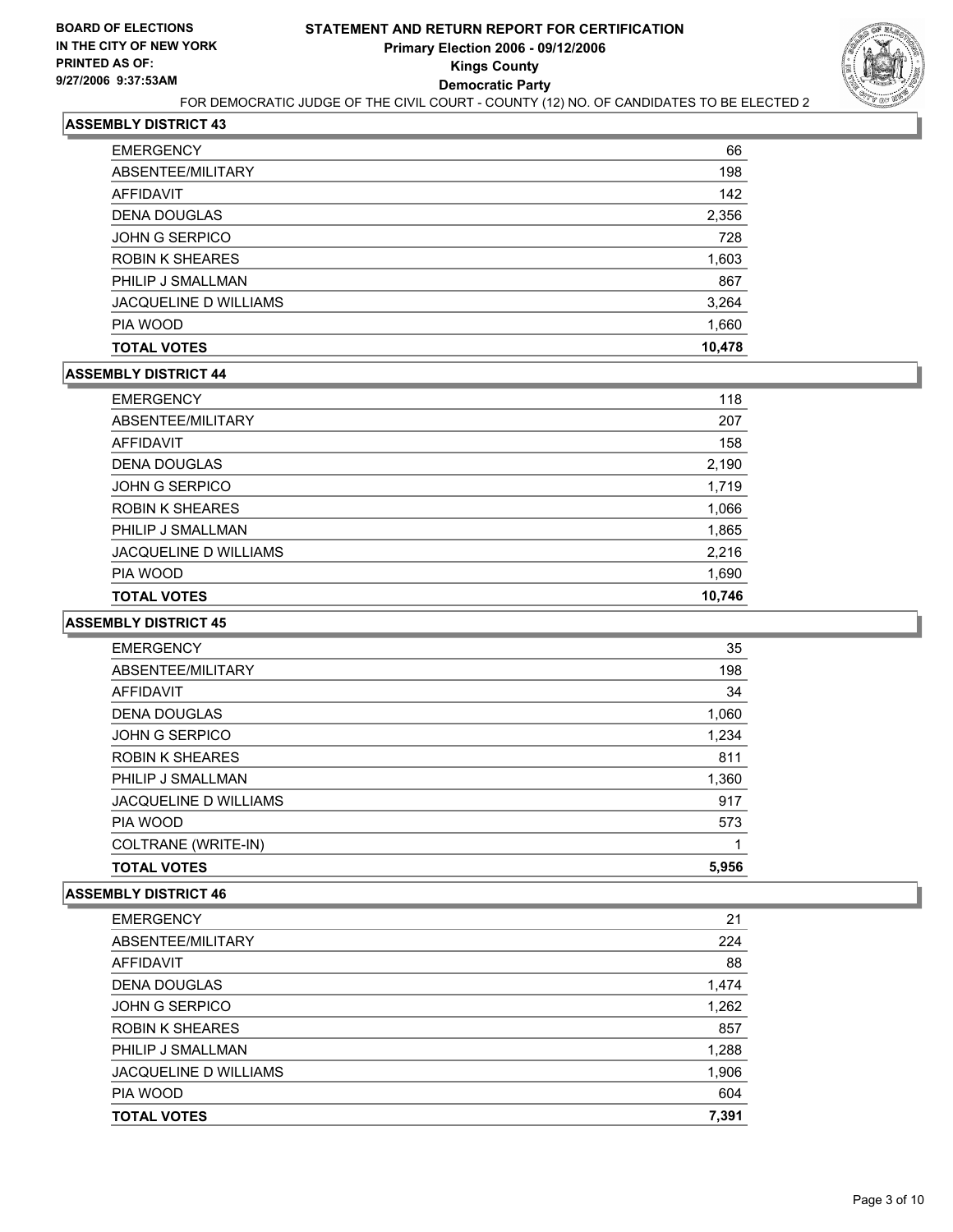

| <b>TOTAL VOTES</b>           | 4,230 |
|------------------------------|-------|
| PIA WOOD                     | 365   |
| <b>JACQUELINE D WILLIAMS</b> | 774   |
| PHILIP J SMALLMAN            | 799   |
| <b>ROBIN K SHEARES</b>       | 510   |
| <b>JOHN G SERPICO</b>        | 1,019 |
| <b>DENA DOUGLAS</b>          | 763   |
| <b>AFFIDAVIT</b>             | 20    |
| ABSENTEE/MILITARY            | 193   |
| <b>EMERGENCY</b>             | 5     |

#### **ASSEMBLY DISTRICT 48**

| <b>EMERGENCY</b>              | 12             |
|-------------------------------|----------------|
| ABSENTEE/MILITARY             | 132            |
| <b>AFFIDAVIT</b>              | 58             |
| <b>DENA DOUGLAS</b>           | 1,025          |
| <b>JOHN G SERPICO</b>         | 1,042          |
| <b>ROBIN K SHEARES</b>        | 580            |
| PHILIP J SMALLMAN             | 1,299          |
| <b>JACQUELINE D WILLIAMS</b>  | 818            |
| PIA WOOD                      | 501            |
| JOHN G. SEPPICO (WRITE-IN)    |                |
| JOHN G. SERPICA (WRITE-IN)    |                |
| JOHN SERPICO (WRITE-IN)       |                |
| MICKEY MOUSE (WRITE-IN)       | 2              |
| NOACH DEAR (WRITE-IN)         | $\overline{2}$ |
| PHILIP J. SMALLMAN (WRITE-IN) |                |
| <b>TOTAL VOTES</b>            | 5,273          |

| <b>EMERGENCY</b>       | 21    |
|------------------------|-------|
| ABSENTEE/MILITARY      | 97    |
| AFFIDAVIT              | 16    |
| <b>DENA DOUGLAS</b>    | 477   |
| JOHN G SERPICO         | 800   |
| <b>ROBIN K SHEARES</b> | 259   |
| PHILIP J SMALLMAN      | 456   |
| JACQUELINE D WILLIAMS  | 440   |
| PIA WOOD               | 257   |
| <b>TOTAL VOTES</b>     | 2,689 |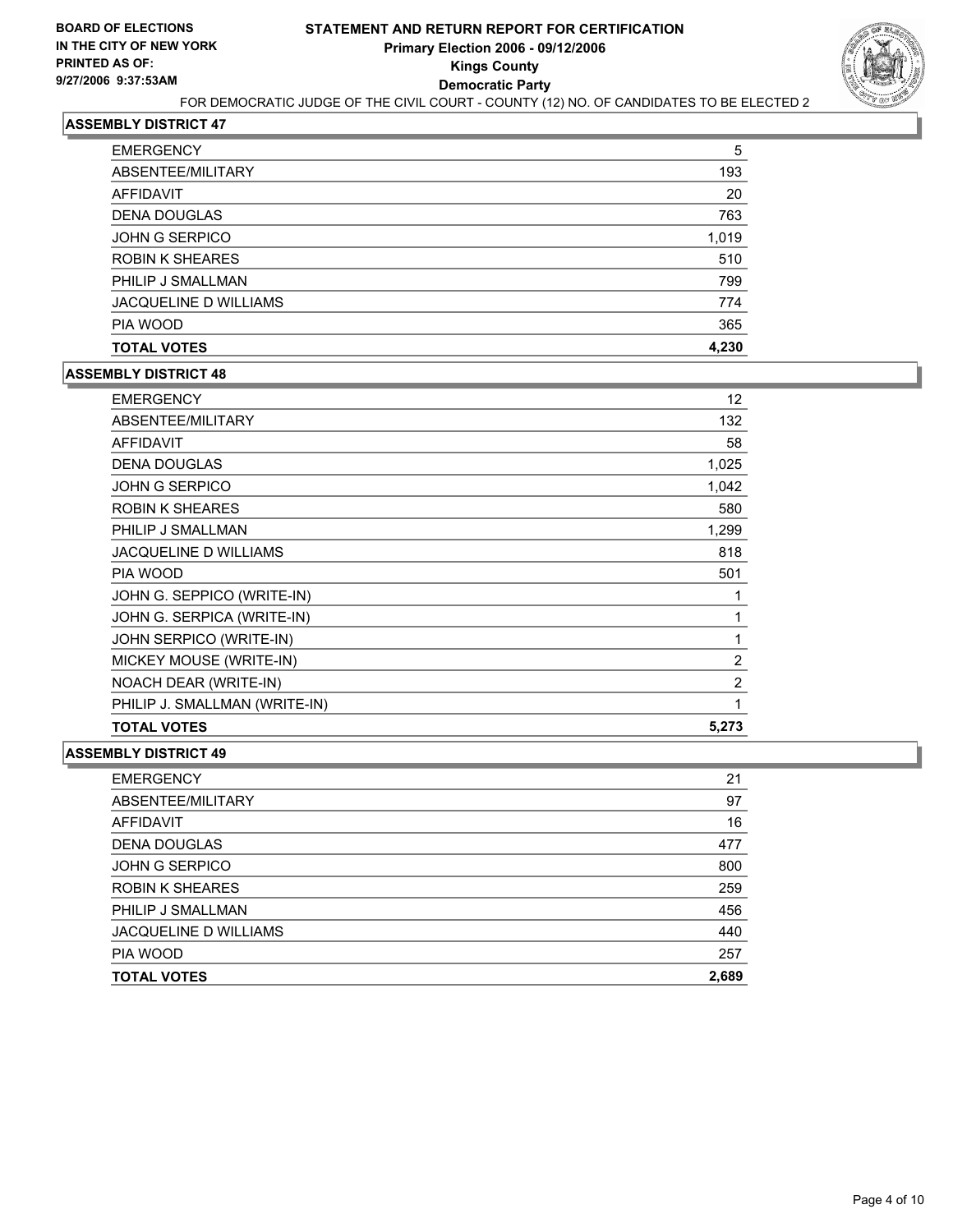

| 163   |
|-------|
| 93    |
| 112   |
| 2,287 |
| 662   |
| 642   |
| 725   |
| 2,724 |
| 951   |
|       |
|       |
|       |
| 7,994 |
|       |

| <b>EMERGENCY</b>             | 3     |
|------------------------------|-------|
| ABSENTEE/MILITARY            | 72    |
| AFFIDAVIT                    | 55    |
| <b>DENA DOUGLAS</b>          | 620   |
| <b>JOHN G SERPICO</b>        | 549   |
| <b>ROBIN K SHEARES</b>       | 357   |
| PHILIP J SMALLMAN            | 499   |
| <b>JACQUELINE D WILLIAMS</b> | 837   |
| PIA WOOD                     | 389   |
| <b>TOTAL VOTES</b>           | 3,251 |

| <b>TOTAL VOTES</b>                | 17,448 |
|-----------------------------------|--------|
| SABINE ROSENSTEIN (WRITE-IN)      |        |
| PHILLIP SMALLMAN (WRITE-IN)       | 1      |
| PATRICK LANZA (WRITE-IN)          | 1      |
| MONTGOMERY (WRITE-IN)             | 1      |
| MITCHEL REGEN BOGEN (WRITE-IN)    | 1      |
| L. SCHWARTZ (WRITE-IN)            | 1      |
| <b>GEWE RUSSIANOFF (WRITE-IN)</b> | 1      |
| EUGENE RUSSIANOFF (WRITE-IN)      | 1      |
| DENA DOUGLAS (WRITE-IN)           | 1      |
| CHRIS MEYER (WRITE-IN)            | 1      |
| CHARISMA MILLER (WRITE-IN)        |        |
| <b>BARRY FORD (WRITE-IN)</b>      | 1      |
| PIA WOOD                          | 3,477  |
| JACQUELINE D WILLIAMS             | 4,097  |
| PHILIP J SMALL MAN                | 2,056  |
| <b>ROBIN K SHEARES</b>            | 1,855  |
| <b>JOHN G SERPICO</b>             | 2,462  |
| <b>DENA DOUGLAS</b>               | 3,489  |
| <b>AFFIDAVIT</b>                  | 253    |
| <b>ABSENTEE/MILITARY</b>          | 333    |
| <b>FMFRGFNCY</b>                  | 152    |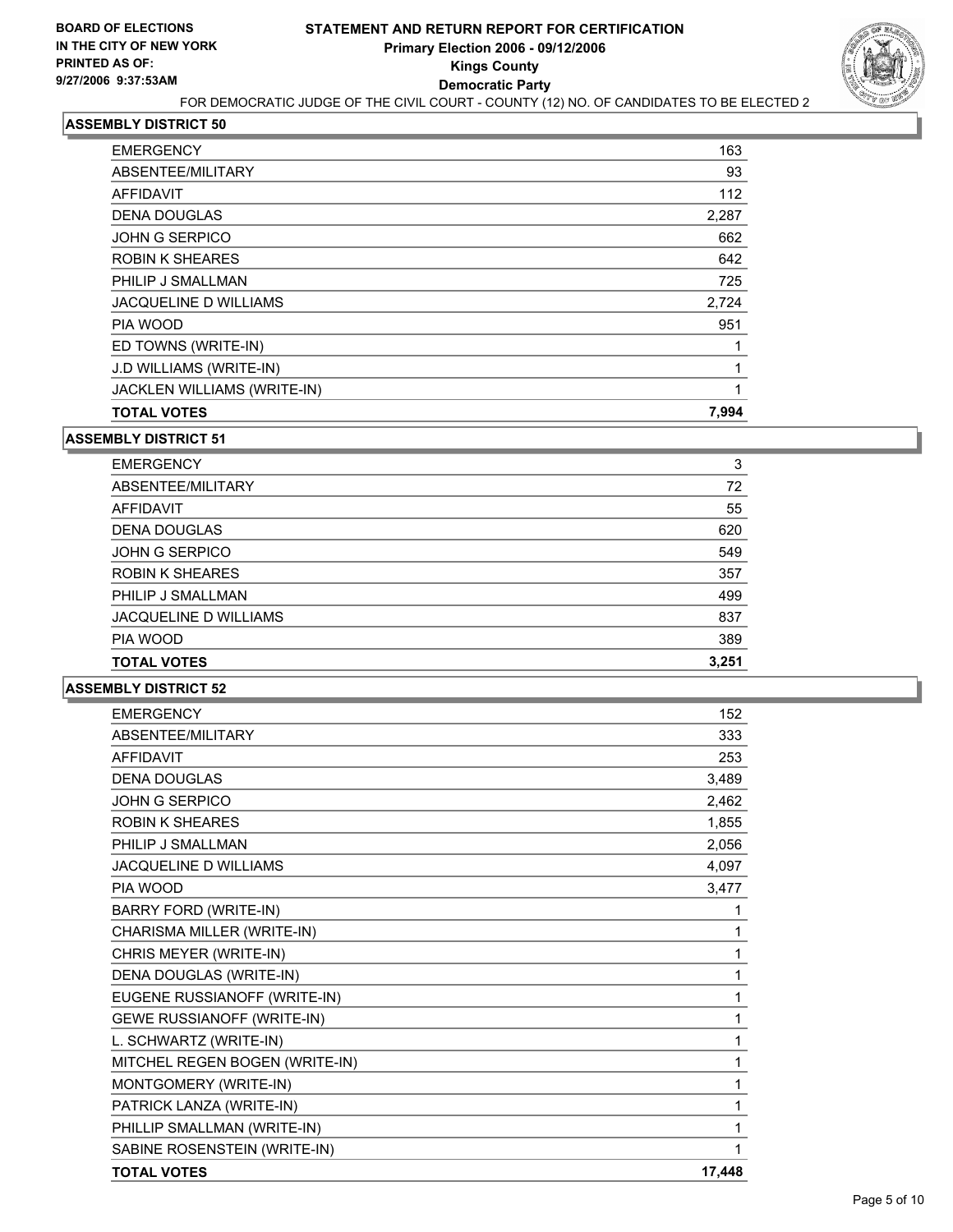

| <b>TOTAL VOTES</b>           | 6,431 |
|------------------------------|-------|
| PIA WOOD                     | 714   |
| <b>JACQUELINE D WILLIAMS</b> | 1,960 |
| PHILIP J SMALLMAN            | 808   |
| ROBIN K SHEARES              | 618   |
| <b>JOHN G SERPICO</b>        | 780   |
| <b>DENA DOUGLAS</b>          | 1,551 |
| <b>AFFIDAVIT</b>             | 47    |
| ABSENTEE/MILITARY            | 68    |
| <b>EMERGENCY</b>             | 48    |

#### **ASSEMBLY DISTRICT 54**

| <b>EMERGENCY</b>             | 35    |
|------------------------------|-------|
| ABSENTEE/MILITARY            | 45    |
| AFFIDAVIT                    | 59    |
| <b>DENA DOUGLAS</b>          | 701   |
| <b>JOHN G SERPICO</b>        | 524   |
| <b>ROBIN K SHEARES</b>       | 933   |
| PHILIP J SMALLMAN            | 530   |
| <b>JACQUELINE D WILLIAMS</b> | 1,517 |
| PIA WOOD                     | 727   |
| <b>TOTAL VOTES</b>           | 4,932 |

## **ASSEMBLY DISTRICT 55**

| <b>EMERGENCY</b>             | 37    |  |
|------------------------------|-------|--|
| ABSENTEE/MILITARY            | 84    |  |
| AFFIDAVIT                    | 166   |  |
| <b>DENA DOUGLAS</b>          | 1,076 |  |
| <b>JOHN G SERPICO</b>        | 632   |  |
| <b>ROBIN K SHEARES</b>       | 1,644 |  |
| PHILIP J SMALLMAN            | 846   |  |
| <b>JACQUELINE D WILLIAMS</b> | 2,080 |  |
| PIA WOOD                     | 1,359 |  |
| <b>TOTAL VOTES</b>           | 7,637 |  |

| <b>EMERGENCY</b>             | 41    |
|------------------------------|-------|
| ABSENTEE/MILITARY            | 124   |
| <b>AFFIDAVIT</b>             | 162   |
| <b>DENA DOUGLAS</b>          | 1,037 |
| <b>JOHN G SERPICO</b>        | 756   |
| <b>ROBIN K SHEARES</b>       | 2,575 |
| PHILIP J SMALLMAN            | 801   |
| <b>JACQUELINE D WILLIAMS</b> | 2,189 |
| PIA WOOD                     | 1,908 |
| <b>TOTAL VOTES</b>           | 9,266 |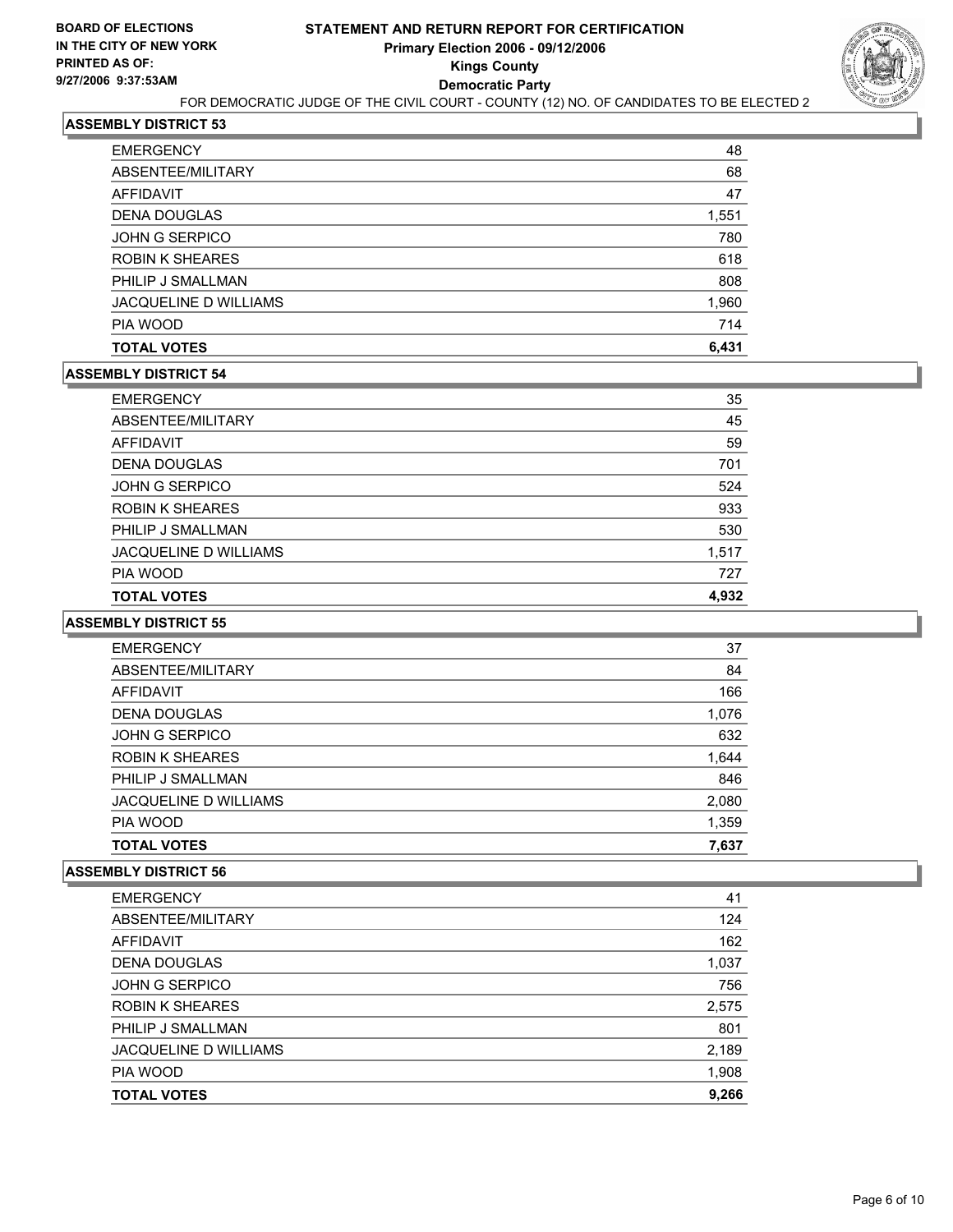

| <b>EMERGENCY</b>             | 467    |
|------------------------------|--------|
| ABSENTEE/MILITARY            | 194    |
| <b>AFFIDAVIT</b>             | 208    |
| <b>DENA DOUGLAS</b>          | 1,997  |
| <b>JOHN G SERPICO</b>        | 794    |
| <b>ROBIN K SHEARES</b>       | 2,301  |
| PHILIP J SMALLMAN            | 973    |
| <b>JACQUELINE D WILLIAMS</b> | 3,775  |
| PIA WOOD                     | 3,018  |
| CARL ANDREWS (WRITE-IN)      |        |
| HEATHER BARR (WRITE-IN)      |        |
| JENNIFER LEVY (WRITE-IN)     |        |
| <b>TOTAL VOTES</b>           | 12,861 |

| <b>EMERGENCY</b>             | 108   |
|------------------------------|-------|
| ABSENTEE/MILITARY            | 219   |
| AFFIDAVIT                    | 111   |
| <b>DENA DOUGLAS</b>          | 2,078 |
| JOHN G SERPICO               | 648   |
| <b>ROBIN K SHEARES</b>       | 1,440 |
| PHILIP J SMALLMAN            | 817   |
| <b>JACQUELINE D WILLIAMS</b> | 2,970 |
| PIA WOOD                     | 1,316 |
| <b>TOTAL VOTES</b>           | 9,269 |

| <b>EMERGENCY</b>             | 62    |
|------------------------------|-------|
| ABSENTEE/MILITARY            | 150   |
| AFFIDAVIT                    | 83    |
| <b>DENA DOUGLAS</b>          | 2,046 |
| <b>JOHN G SERPICO</b>        | 1,285 |
| <b>ROBIN K SHEARES</b>       | 829   |
| PHILIP J SMALLMAN            | 1,016 |
| <b>JACQUELINE D WILLIAMS</b> | 2,557 |
| PIA WOOD                     | 861   |
| <b>TOTAL VOTES</b>           | 8,594 |
|                              |       |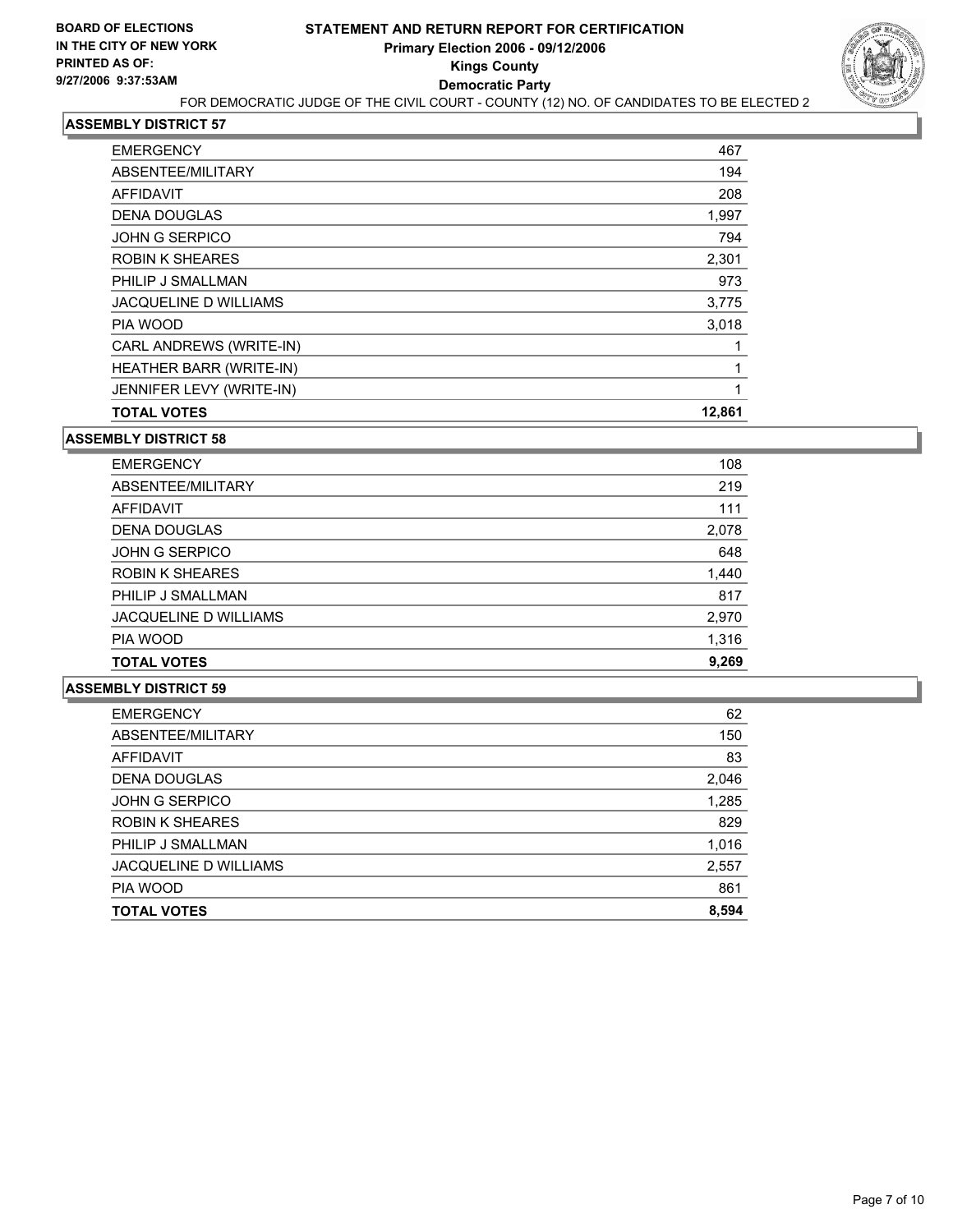

| <b>EMERGENCY</b>            | 34    |
|-----------------------------|-------|
| ABSENTEE/MILITARY           | 44    |
| AFFIDAVIT                   | 13    |
| <b>DENA DOUGLAS</b>         | 331   |
| <b>JOHN G SERPICO</b>       | 552   |
| <b>ROBIN K SHEARES</b>      | 257   |
| PHILIP J SMALLMAN           | 346   |
| JACQUELINE D WILLIAMS       | 476   |
| PIA WOOD                    | 266   |
| DAVID AJA-SIGMON (WRITE-IN) |       |
| WENDA TRULL-AJA (WRITE-IN)  |       |
| <b>TOTAL VOTES</b>          | 2,230 |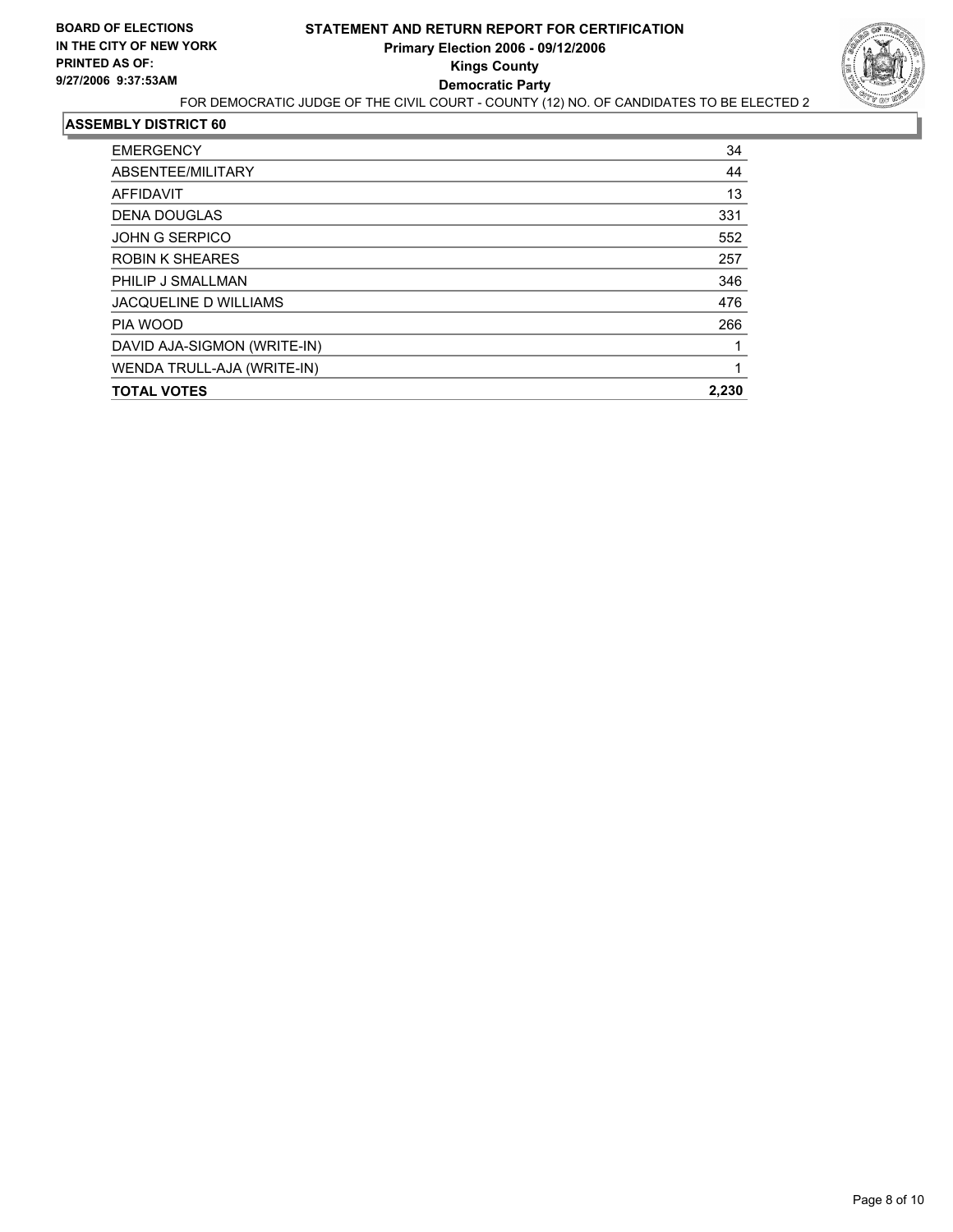## **STATEMENT AND RETURN REPORT FOR CERTIFICATION Primary Election 2006 - 09/12/2006 Kings County Democratic Party** FOR DEMOCRATIC JUDGE OF THE CIVIL COURT - COUNTY (12) NO. OF CANDIDATES TO BE ELECTED 2



## **TOTAL FOR DEMOCRATIC JUDGE OF THE CIVIL COURT - COUNTY (12) - Kings County**

| <b>EMERGENCY</b>                  | 1,660            |
|-----------------------------------|------------------|
| ABSENTEE/MILITARY                 | 3,089            |
| <b>AFFIDAVIT</b>                  | 2,084            |
| <b>DENA DOUGLAS</b>               | 32,512           |
| <b>JOHN G SERPICO</b>             | 20,182           |
| <b>ROBIN K SHEARES</b>            | 22,964           |
| PHILIP J SMALLMAN                 | 20,515           |
| JACQUELINE D WILLIAMS             | 44,565           |
| PIA WOOD                          | 24,150           |
| BARRY FORD (WRITE-IN)             | 1                |
| CARL ANDREWS (WRITE-IN)           | 1                |
| CHARISMA MILLER (WRITE-IN)        | 1                |
| CHRIS MEYER (WRITE-IN)            | 1                |
| COLTRANE (WRITE-IN)               | $\mathbf 1$      |
| DAVID AJA-SIGMON (WRITE-IN)       | 1                |
| DENA DOUGLAS (WRITE-IN)           | 1                |
| ED TOWNS (WRITE-IN)               | $\mathbf 1$      |
| ELI YEGER (WRITE-IN)              | 1                |
| ERIC ADAMS (WRITE-IN)             | 1                |
| EUGENE RUSSIANOFF (WRITE-IN)      | $\mathbf 1$      |
| <b>GEWE RUSSIANOFF (WRITE-IN)</b> | 1                |
| HEATHER BARR (WRITE-IN)           | 1                |
| J.D WILLIAMS (WRITE-IN)           | $\mathbf 1$      |
| JACKLEN WILLIAMS (WRITE-IN)       | 1                |
| JENNIFER LEVY (WRITE-IN)          | 1                |
| JOHN G. SEPPICO (WRITE-IN)        | $\mathbf{1}$     |
| JOHN G. SERPICA (WRITE-IN)        | 1                |
| JOHN SERPICO (WRITE-IN)           | 1                |
| L. SCHWARTZ (WRITE-IN)            | $\mathbf{1}$     |
| MICHAEL DEAR (WRITE-IN)           | 1                |
| MICKEY MOUSE (WRITE-IN)           | $\boldsymbol{2}$ |
| MITCHEL REGEN BOGEN (WRITE-IN)    | $\mathbf{1}$     |
| MONTGOMERY (WRITE-IN)             | 1                |
| NOACH DEAR (WRITE-IN)             | 2                |
| PATRICK LANZA (WRITE-IN)          | $\mathbf{1}$     |
| PHILIP J. SMALLMAN (WRITE-IN)     | 1                |
| PHILLIP SMALLMAN (WRITE-IN)       | 1                |
| SABINE ROSENSTEIN (WRITE-IN)      | 1                |
| WENDA TRULL-AJA (WRITE-IN)        | 1                |
| WOOD SMALLMAN (WRITE-IN)          | 1                |
| <b>TOTAL VOTES</b>                | 164,921          |
|                                   |                  |